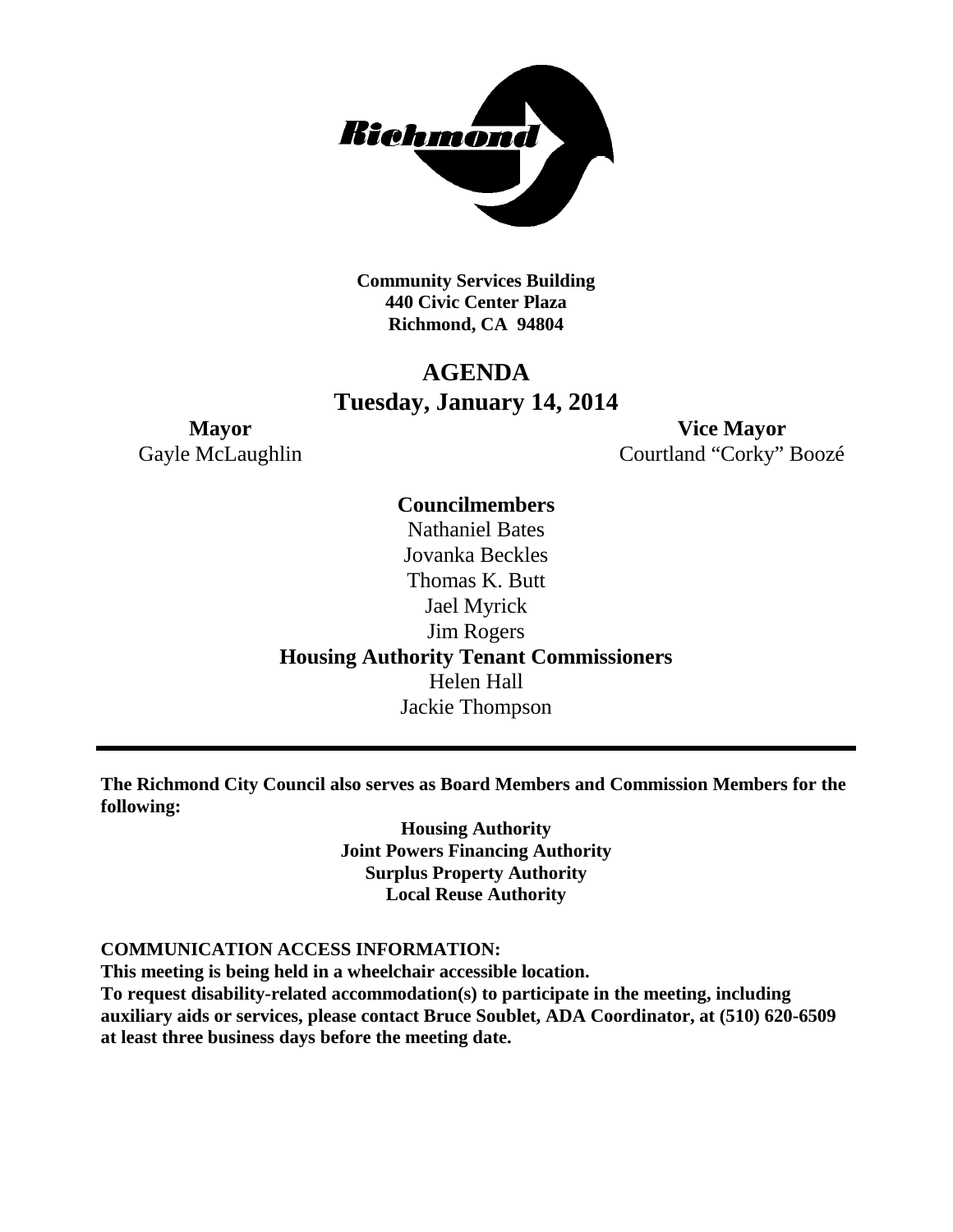# **MEETING PROCEDURES**

The City of Richmond encourages community participation at its City Council meetings and has established procedures that are intended to accommodate public input in a timely and time-sensitive way. As a courtesy to all members of the public who wish to participate in City Council meetings, please observe the following procedures:

**PUBLIC COMMENT ON AGENDA ITEMS:** Anyone who desires to address the City Council on items appearing on the agenda must complete and file a pink speaker's card with the City Clerk **prior** to the City Council's consideration of the item. Once the City Clerk has announced the item and discussion has commenced, no person shall be permitted to speak on the item other than those persons who have submitted their names to the City Clerk. Your name will be called when the item is announced for discussion. **Each speaker will be allowed TWO (2) MINUTES to address the City Council on NON-PUBLIC HEARING items listed on the agenda.**

**OPEN FORUM FOR PUBLIC COMMENT:** Individuals who would like to address the City Council on matters not listed on the agenda or on **Presentations, Proclamations and Commendations, Report from the City Attorney, or Reports of Officers** may do so under Open Forum. All speakers must complete and file a pink speaker's card with the City Clerk **prior** to the commencement of Open Forum. **The amount of time allotted to individual speakers shall be determined based on the number of persons requesting to speak during this item. The time allocation for each speaker will be as follows: 15 or fewer speakers, a maximum of 2 minutes; 16 to 24 speakers, a maximum of 1 and one-half minutes; and 25 or more speakers, a maximum of 1 minute.**

### **SPEAKERS ARE REQUESTED TO OCCUPY THE RESERVED SEATS IN THE FRONT ROW BEHIND THE SPEAKER'S PODIUM AS THEIR NAME IS ANNOUNCED BY THE CITY CLERK.**

**CONSENT CALENDAR:** Consent Calendar items are considered routine and will be enacted, approved or adopted by one motion unless a request for removal for discussion or explanation is received from the audience or the City Council. A member of the audience requesting to remove an item from the Consent Calendar must complete and file a speaker's card with the City Clerk **prior to the City Council's consideration of Agenda Review.** An item removed from the Consent Calendar may be placed anywhere on the agenda following the City Council's agenda review.

Any law enforcement officer on duty or whose service is commanded by the presiding officer shall be Sergeant-at-Arms of the Council meetings. He/she, or they, shall carry out all orders and instructions given by the presiding officer for the purpose of maintaining order and decorum at the Council meetings (City Council Rules of Procedure and Order Section III F, RMC Section 2.12.030).

**\*\*\*\*\*\*\*\*\*\*\*\*\*\*\*\*\*\*\*\*\*\*\*\*\*\*\*\*\*\*\*\*\*\*\*\*\*\*\*\*\*\*\*\*\*\*\*\*\*\*\*\*\*\*\*\*\*\***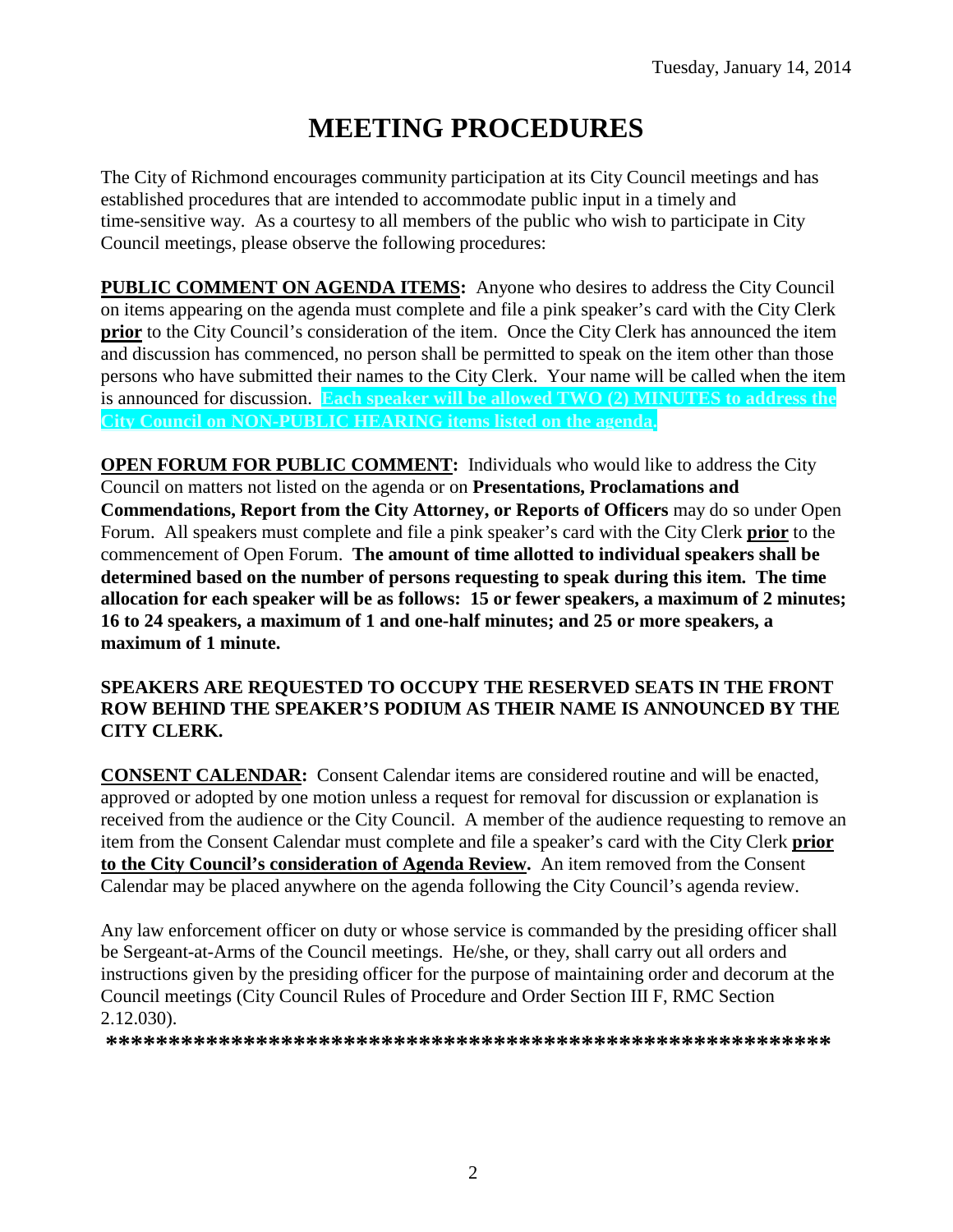# **OPEN SESSION TO HEAR PUBLIC COMMENT ON CLOSED SESSION ITEMS**

5:00 p.m.

- **A. ROLL CALL**
- **B. PUBLIC COMMENT**

### **C. ADJOURN TO CLOSED SESSION**

## **CLOSED SESSION**

Shimada Room of the Community Services Building

### **A. CITY COUNCIL**

**A-1.** CONFERENCE WITH LEGAL COUNSEL - ANTICIPATED LITIGATION (Initiation of litigation pursuant to Subdivision (c) of Government Code Section 54956.9):

One case

**A-2.** CONFERENCE WITH LEGAL COUNSEL - EXISTING LITIGATION (Subdivision [a] of Government Code Section 54956.9):

Booker vs. City of Richmond

Jenkins vs. City of Richmond

**A-3.** CONFERENCE WITH REAL PROPERTY NEGOTIATOR (Government Code Section 54956.8):

> Property: Port of Richmond General Warehouse Agency negotiators: Bill Lindsay, Jim Matzorkis, Michael Williams Negotiating party: Golden Solar Power Group Under negotiation: Price and terms of payment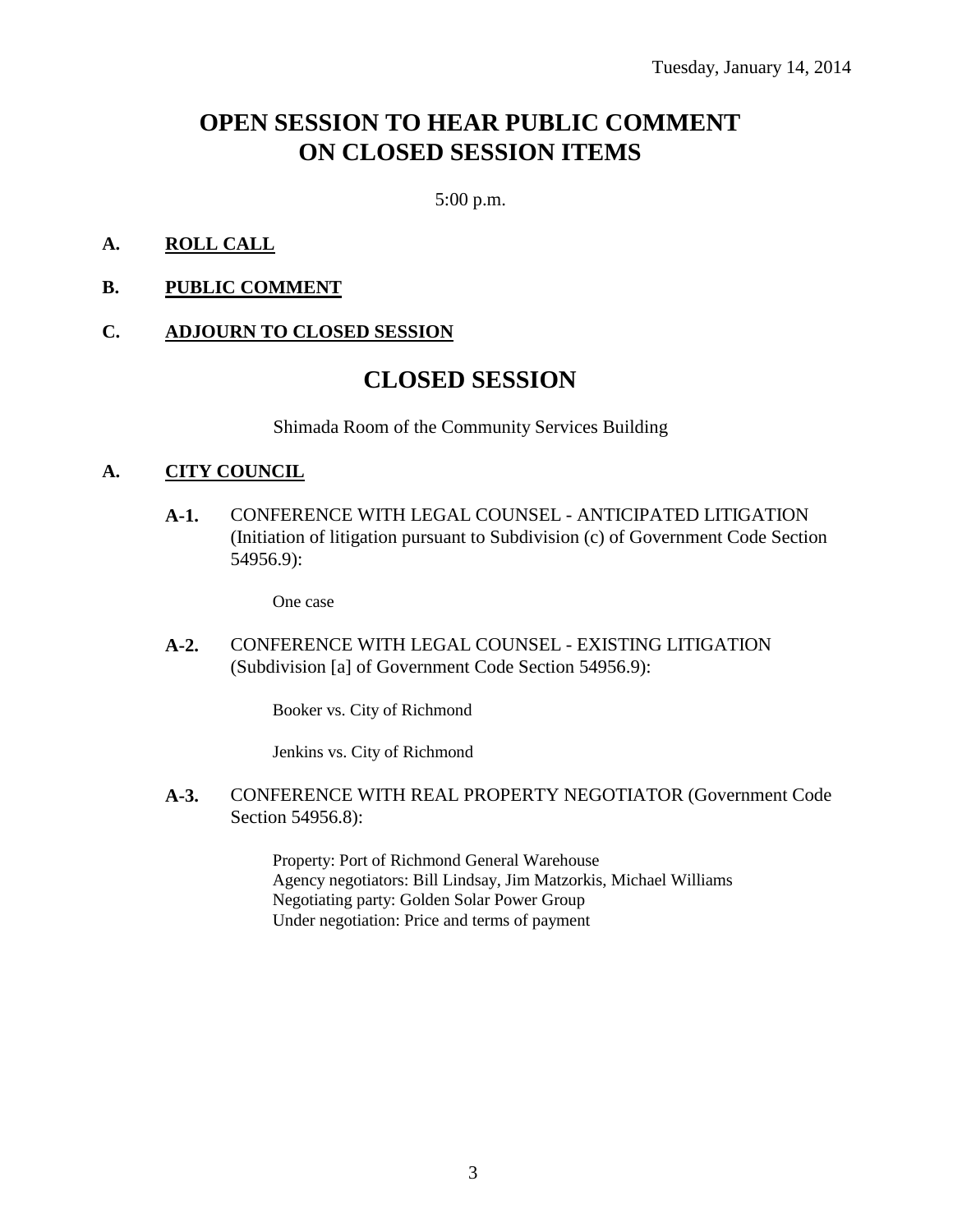# **REGULAR MEETING OF THE SUCCESSOR AGENCY TO THE RICHMOND COMMUNITY REDEVELOPMENT AGENCY AND RICHMOND CITY COUNCIL**

6:30 p.m.

- **A. PLEDGE TO THE FLAG**
- **B. ROLL CALL**
- **C. STATEMENT OF CONFLICT OF INTEREST**
- **D. AGENDA REVIEW**
- **E. ELECTION OF VICE MAYOR**
	- **E-1.** Election of a vice mayor for 2014 Mayor's Office (Mayor McLaughlin 620- 6503).

### **F. REPORT FROM THE CITY ATTORNEY OF FINAL DECISIONS MADE AND NON-CONFIDENTIAL DISCUSSIONS HELD DURING CLOSED SESSION**

### **G. OPEN FORUM FOR PUBLIC COMMENT**

### **H. SUCCESSOR AGENCY TO THE RICHMOND COMMUNITY REDEVELOPMENT AGENCY CONSENT CALENDAR**

**H-1.** ADOPT a resolution authorizing execution of a contract with Susan G. Mayer to provide strategic financial management consulting services to the Successor Agency to the Richmond Community Redevelopment Agency in an amount not to exceed \$112,875 and for a term extending to June 30, 2014, with two renewal options thereafter not to exceed \$114,000 per additional year and extending to June 30, 2016 (This item was not reviewed by the Finance Standing Committee due to cancellation of their January 3, 2014, meeting) - Successor Agency to the Richmond Community Redevelopment Agency (Patrick Lynch 307-8140).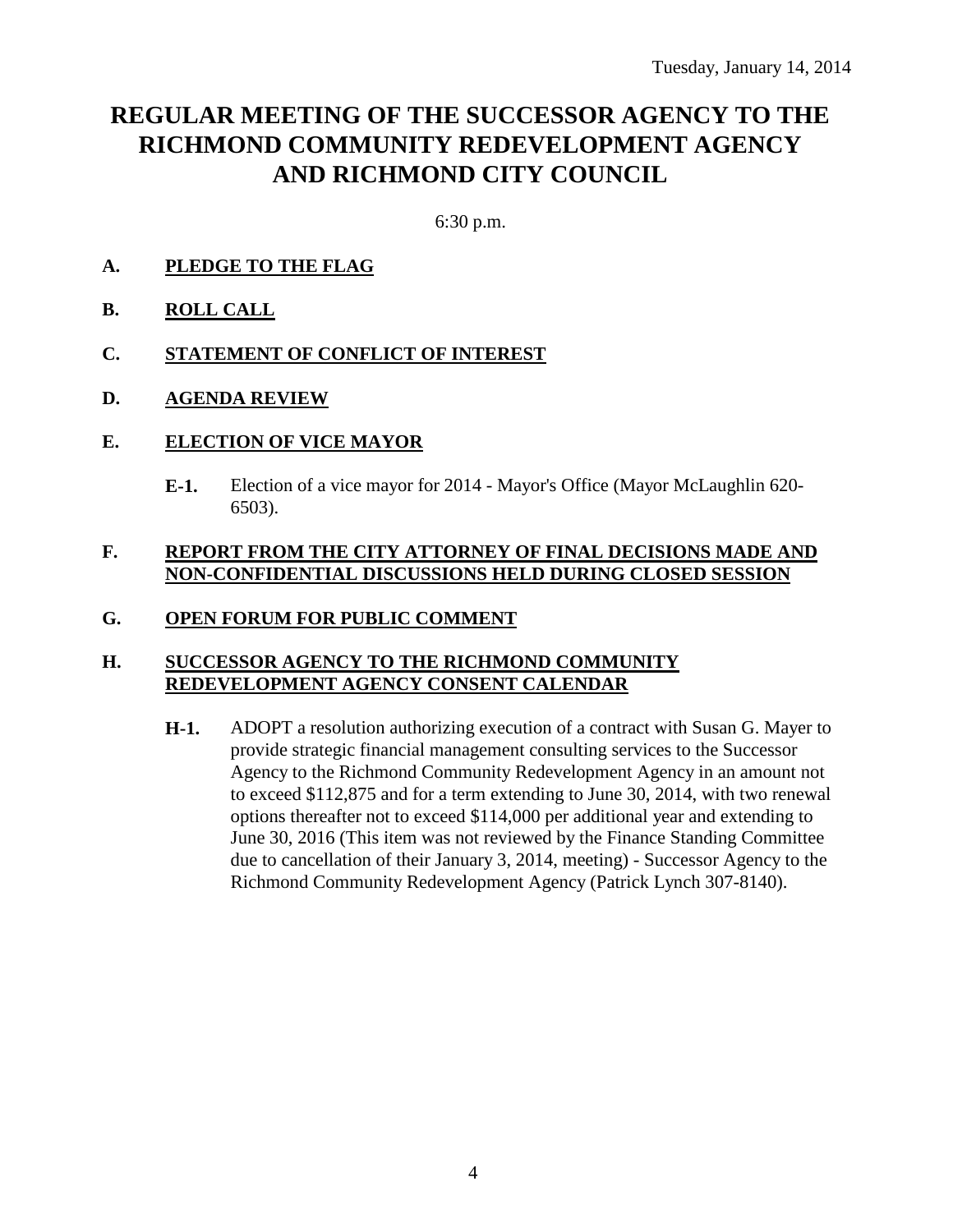**Should the following continued item be removed from the Consent Calendar, it will be heard immediately following the approval of the Successor Agency Consent Calendar. All other items removed from the Consent Calendar will be placed at the end of the agenda for consideration.**

**H-2.** DIRECT staff to design and implement a program to mitigate negative economic impacts due to the construction of the Officer Bradley A. Moody Memorial Underpass Project, and AUTHORIZE the expenditure of funds available in the Project Owner's Reserve for mitigation of negative economic impacts - Successor Agency to the Richmond Community Redevelopment Agency (Patrick Lynch/Chadrick Smalley 307-8091). **This item was continued from the December 17, 2013, meeting.**

### **I. CITY COUNCIL CONSENT CALENDAR**

- **I-1.** APPROVE an amendment to the existing contract with Holland & Knight LLP for legal representation in connection with the Revised Environmental Impact Report for the Chevron Refinery Modernization Project, increasing the payment limit by \$1,500,000 for a contract payment limit of \$4,750,000 (to be paid by Chevron, the project applicant), and extending the term of the contract to June 30, 2015 - City Attorney's Office (Bruce Reed Goodmiller 620-6509).
- **I-2.** APPROVE an amendment to the existing contract with ENVIRON for preparation of a Revised Environmental Impact Report for the Chevron Refinery Modernization Project, increasing the payment limit by \$1,500,000 (to be paid by Chevron, the project applicant) for a total contract payment limit of \$8,000,000 and extending the term of the contract to June 30, 2015 - Planning and Building Services Department (Richard Mitchell 620-6706).
- **I-3.** APPROVE the purchase of one replacement John Deere 5075M utility tractor from Turf & Industrial Equipment for use by the Public Works Department Parks Division in an amount not to exceed \$50,000 - Public Works Department (Yader A. Bermudez 231-3008).
- **I-4.** ADOPT a resolution authorizing the City of Richmond to accept and appropriate \$355,340 in grant funding from the Contra Costa County Health Services Emergency Medical Services Division, and approve a two-year agreement from July 1, 2013 to June 30, 2015 with the Contra Costa County Health Services Emergency Medical Services Division in support of the Fire Department's Measure H program - Fire Department (Chief Michael Banks 307-8041).
- **I-5.** APPROVE the acceptance and appropriation of \$16,340 in donated funds from the Chevron Corporation for the Fire Department's Office of Emergency Services' Richmond Community Emergency Response Team (CERT) Training Program - Fire Department (Chief Michael Banks).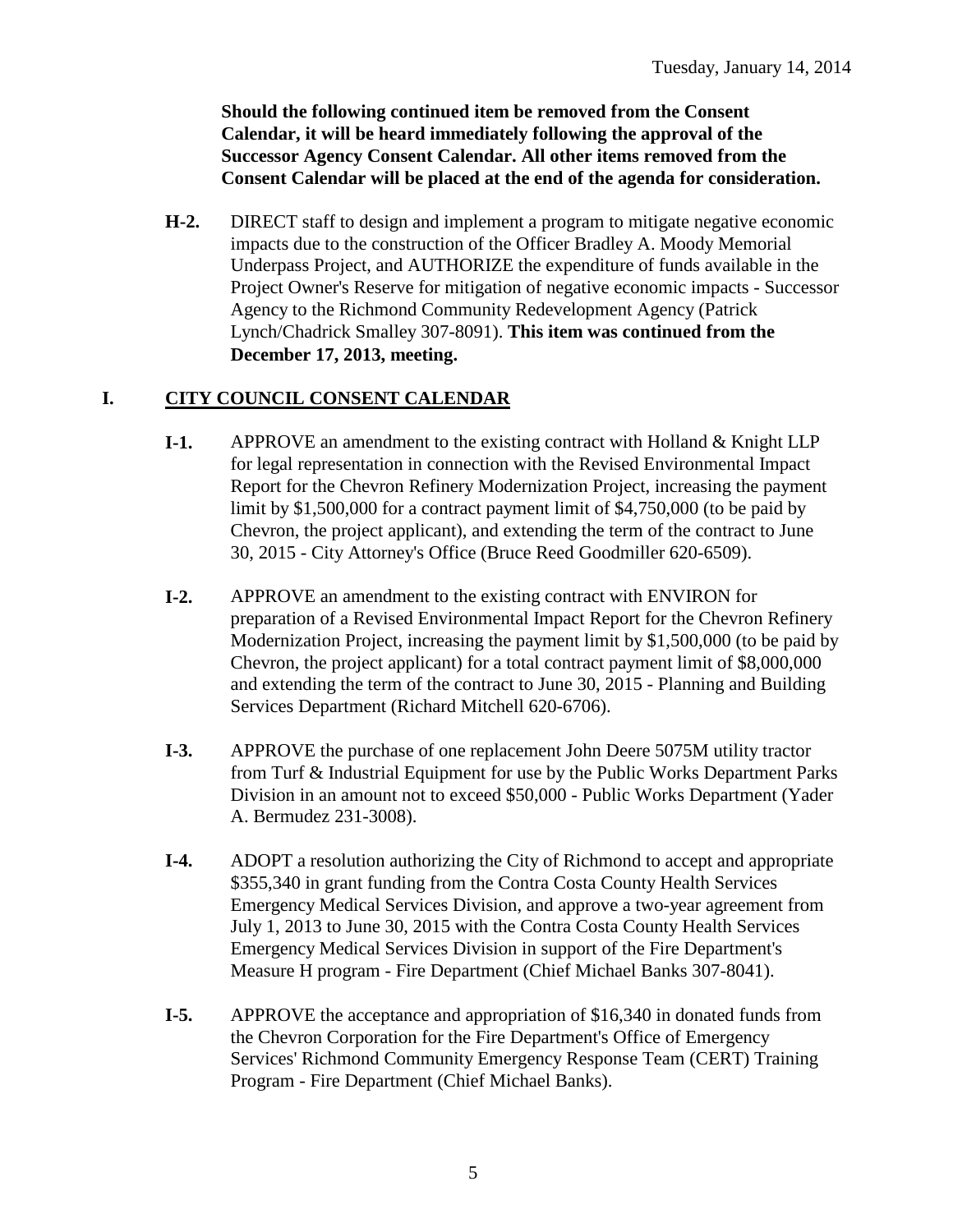- **I-6.** APPROVE the minutes of the regular December 3, 2013, and special January 7, 2014, City Council Meetings - City Clerk's Office (Diane Holmes 620-6514).
- **I-7.** APPROVE 2014 appointments to City Council Standing Committees, Regional Committees, Ad Hoc Committees and Liaison positions - Mayor McLaughlin  $(620-6503)$

**Should any of the following continued items be removed from the Consent Calendar, the item(s) will be heard immediately following the approval of the Consent Calendar. All other items removed from the Consent Calendar will be placed at the end of the agenda for consideration.**

- **I-8.** APPROVE a 20-year master lease agreement with Golden Solar Power Group (GSPG) for the General Warehouse located at the Point Potrero Marine Terminal, providing for approximately \$4,900,000 of lease revenue to the Port, with the Port retaining the value of the building rehabilitation and restoration which is anticipated to be a minimum of \$1,000,000 - Port Department (Jim Matzorkis 215-4600). **This item was continued from the December 3, 2013, meeting.**
- **I-9.** ADOPT a resolution amending the City of Richmond's Conflict of Interest Code - City Attorney's Office (Bruce Reed Goodmiller 620-6509). **This item was continued from the December 17, 2013, meeting.**
- **I-10.** ADOPT a resolution accepting and appropriating \$100,774 into the City's Fiscal Year 2013-15 Budget from the Metropolitan Transportation Commission (MTC) New Freedom grant program, which supports the Title VI nondiscrimination laws and regulations for disabled persons and seniors, and committing in-kind City services with a total value of \$100,774 as a local funding match - City Manager's Office (Bill Lindsay 620-6512). **This item was continued from the December 17, 2013, meeting.**
- **I-11.** APPROVE a grant-funded amendment to the construction contract with Turner Group Construction for construction and construction related services relating to the renovation of Elm Play Lot and community building, expanding the scope of work to include additional park and building components, increasing the amount by \$89,500 for a total contract amount of \$1,335,436, and maintaining the contract term ending June 30, 2014 - Public Works Department (Yader A. Bermudez 231-3008). **This item was continued from the December 17, 2013, meeting.**
- **I-12.** APPROVE the purchase of an aerial/bucket truck in an amount not to exceed \$87,478.02, to be used by the Police Department's CCTV technician for continuous maintenance, repair, and installation of all wireless camera devices - Police Department (Chief Chris Magnus 621-1802). **This item was continued from the December 17, 2013, meeting.**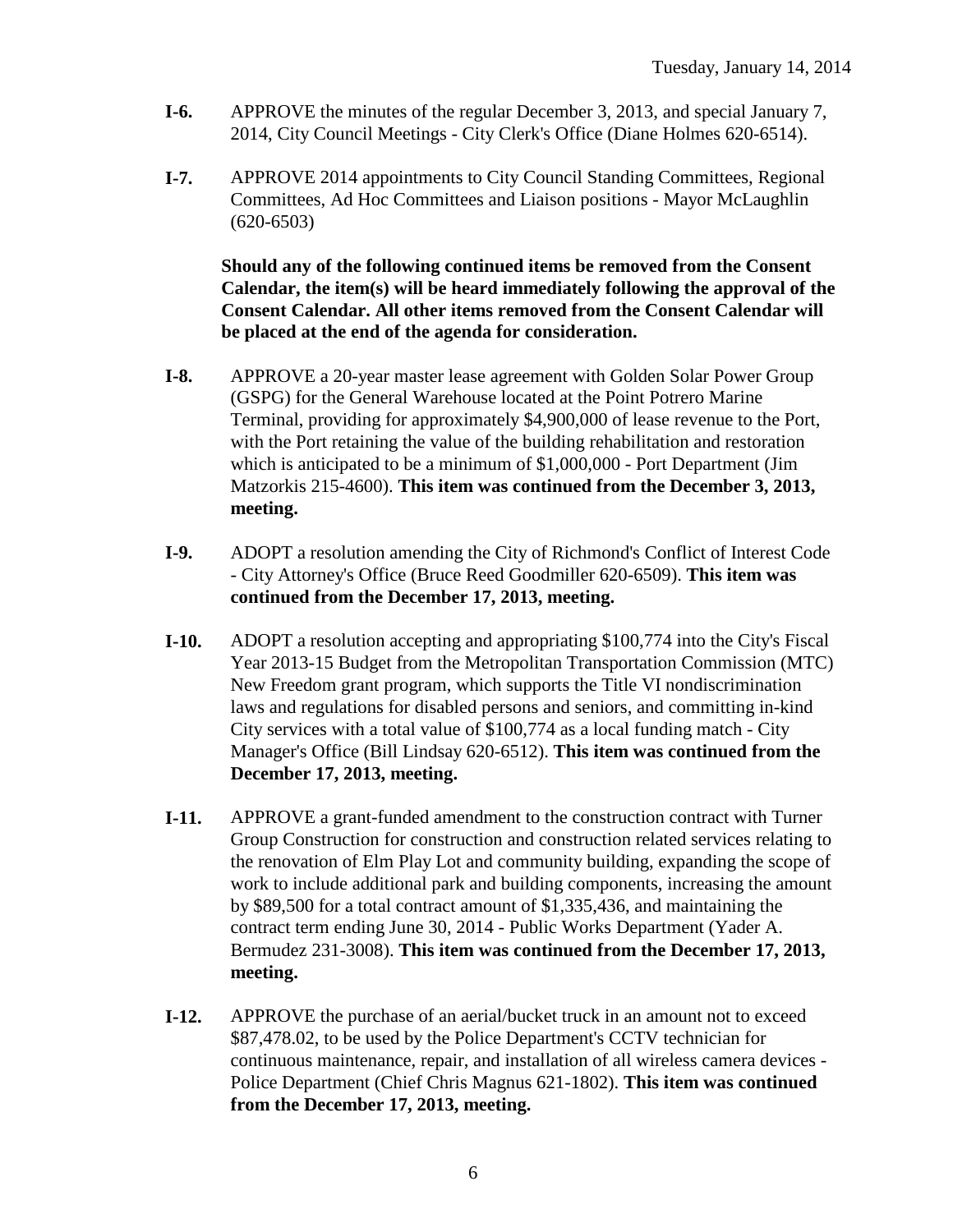- **I-13.** ACCEPT and appropriate the 2013/2014 grant from the California Office of Traffic Safety (OTS) in the amount of \$37,400 to fund sobriety checkpoints aimed at reducing the number of victims killed and injured in alcohol-involved crashes - Police Department (Chief Chris Magnus 621-1802). **This item was continued from the December 17, 2013, meeting.**
- **I-14.** RECEIVE a report regarding the results of the sale of the City's Fiscal Year 2013/14 Tax and Revenue Anticipation Notes in accordance with City Council policy - Finance Department (James Goins 620-6740). **This item was continued from the December 17, 2013, meeting.**
- **I-15.** ADOPT an ordinance (second reading) to amend Richmond Municipal Code 9.56 to include electronic cigarettes in the smoking regulations - Councilmembers Butt (236-7435), Rogers (867-5725), and Myrick (620-6636). **This item was continued from the December 17, 2013, meeting.**
- **I-16.** APPROVE a second amendment to the contract with Holland & Knight LLP for the continuation of federal and state advocacy services, increasing the amount by \$180,000 and extending the term to December 31, 2014 - City Manager's Office (Bill Lindsay 620-6512). **This item was continued from the December 17, 2013, meeting.**
- **I-17.** APPROVE a contract with Nichols Consulting Engineers to provide technical and budgetary oversight concerning environmental remediation activities at Point Molate in an amount not to exceed \$187,500 (paid from the remediation account funded by the United States Navy) for a contract term commencing July 1, 2013, and ending December 31, 2014 (The item was reviewed and recommended for approval by the Finance Committee at its December 6, 2013, meeting) - Engineering Services Department (Alan Wolken/Craig Murray 307-8091). **This item was continued from the December 17, 2013, meeting.**
- **I-18.** APPROVE a Memorandum of Understanding (MOU) between the City of Richmond and the Richmond Police Activities League (RPAL) to subsidize RPAL staff and programs as approved in the City's 2013/15 budget, ensuring that academic, athletic, and life-skills services offered by RPAL will continue for the period July 1, 2013, through June 30, 2015, in an amount not to exceed \$600,000, \$300,000 annually for two years (This item was reviewed and recommended for approval by the Finance Committee at its December 6, 2013, meeting) - Police Department (Chief Magnus 621-1802). **This item was continued from the December 17, 2013, meeting.**
- **I-19.** APPROVE the City Manager's response to Grand Jury Report No. 1302 entitled, "Outsourcing Municipal Services", and submittal of the response to the foreperson of the 2012/2013 Contra Costa County Civil Grand Jury - City Manager's Office (Bill Lindsay 620-6512). **This item was continued from the December 17, 2013, meeting.**